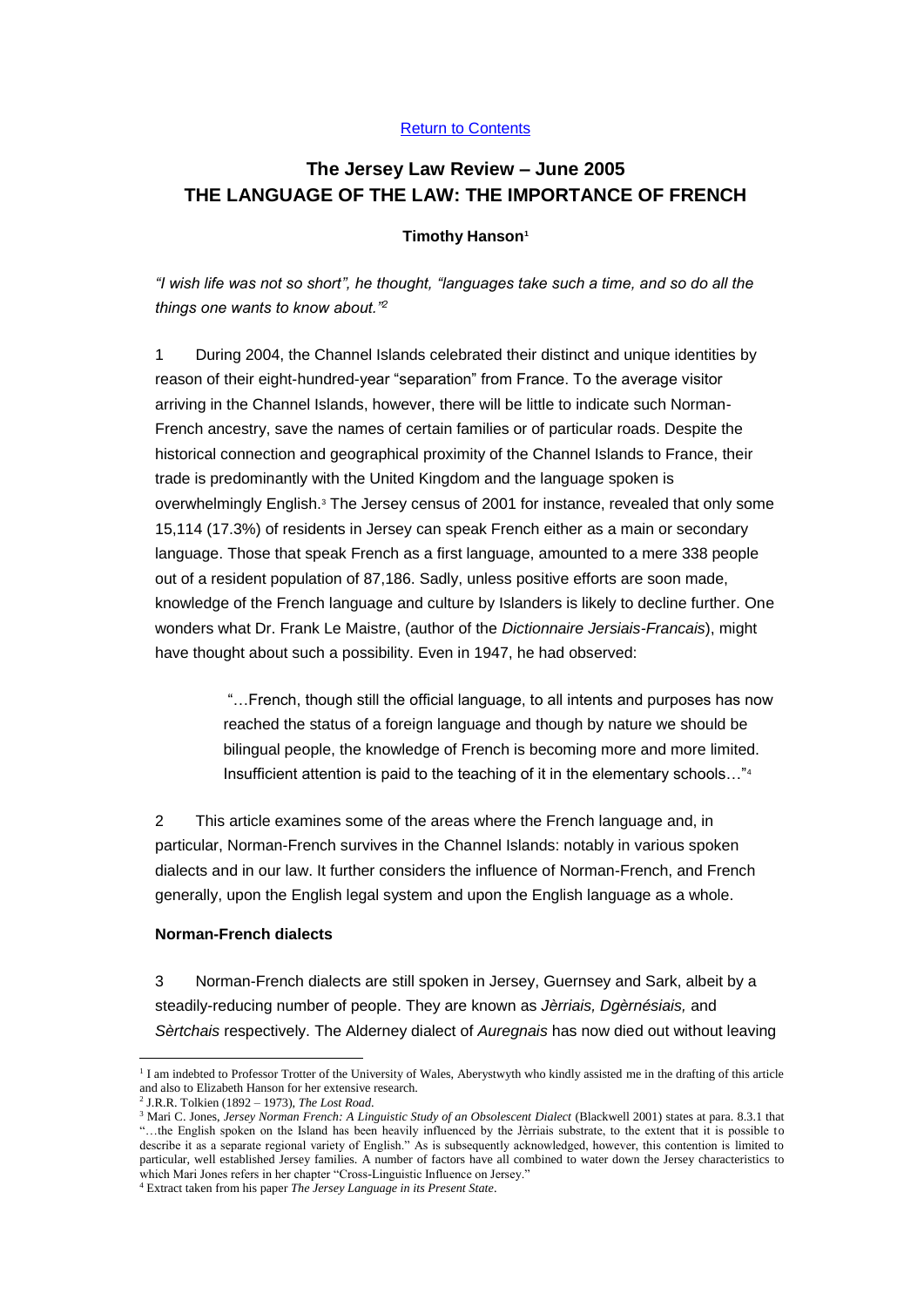a literature for posterity. According to the 2001 Jersey census, fewer than 3,000 people in Jersey speak *Jèrriais* as a main or secondary language (although a significantly greater number of people, however, will at least be familiar with *Jèrriais*.) The Guernsey census of 2001 shows that some 1,300 people speak *Dgèrnésiais* "fluently" (the majority of whom are over 60 years of age), whilst there are fewer than a further 3,500 people who are able to speak it "a little". N.C.W. Spence has noted the remarkable similarities between the Islands and Norman mainland dialects. However, he observes that -

> "...There are remarkable variations<sup>5</sup> not only between the dialects of the separate Islands, but within the dialects of Jersey and Guernsey themselves. Since the total area of Jersey is 45 sq. miles and that of Guernsey under 30 sq. miles, the existence of such marked variation is surely unusual. In French, one would refer to *les parlers Jersiais* (or *Guernesiais*) and the use of the plural is certainly justified. Even an unobservant Jerseyman would identify a speaker as being from either east or west Jersey, and indeed would recognise the pronunciation of someone from St. Ouen in the north/west as different from that of other west Jersey speakers. A language-conscious observer could probably place a speaker within a mile or so of his or her birth place. The same is no doubt true of Guernsey."<sup>6</sup>

4 The writer and philospher, Johann Herder (1744-1803), contended that language embodies the uniqueness of a culture and expresses a whole way of life.<sup> $7$ </sup> Upon this basis, the differing Channel Islands' dialects, are important indeed, and, thankfully, organisations such as the *Société Jersiaise*<sup>8</sup> in Jersey, "Les Ravigotteurs" and the *Société Guernesiaise* in Guernsey, are dedicated to preventing their demise. The decline of such dialects has, however, long been a reality and commenced around the turn of the 19<sup>th</sup> century, with the arrival of English garrisons and subsequent English-speaking immigrants.<sup>9</sup> Within only a further fifty years, English had not only taken root in Jersey, but, as Kelleher observes, had established itself "as the language of progress on every level".<sup>10</sup> The decline is further charted by writers such as Le Maistre, who, in 1947, noted, for instance, the growing use of English in preference to *Jèrriais*, with the apparent intention of appearing more sophisticated. In Le Maistre's concluding lament at the decline of *Jèrriais*, it is important to note his further appeal for the preservation of a particular way of life. He clearly regarded this as being inseparable from the language itself -

<sup>5</sup> "*Il ya une rivalité historique entre Jersey et Guernesey – plutôt de bonne humeur. Les Jersiais se moquent du Dgèrnésiais: chez nous, on aime "chanter" et "danser" et à Guernesey on aime "chàntai" et "dànsaï". "Au revoir" à Jersey se dit "à bétôt" et à Guernesey "à la perchoïne". A Jersey on se moque des diphthongues du Dgèrnésiais. Et les gens de Guernesey à leur tour se moque de nous et de notre "th" intervocalique…..On se moque, bien sûr, mais on se comprend." Geraint Jennings, Les Iles Anglo-Normandes – plutôt "anglo" ou plutôt "normandes"?*

<sup>6</sup> *The History of English in the British Isles*. See also J.P. Collas, *Some Aspects of the Norman Dialect in the Channel Islands, with Special Reference to Guernsey*, (1934) Transactions of the Société Guernesiaise, 213-225.

<sup>7</sup> *Treatise on the Origin of Language* 1772.

<sup>8</sup> This has a website address at www.societe-jersiaise.org

<sup>9</sup> Kelleher, *The Triumph of the Country* (1994) at page 121.

<sup>10</sup> *Ibid.* at page 134.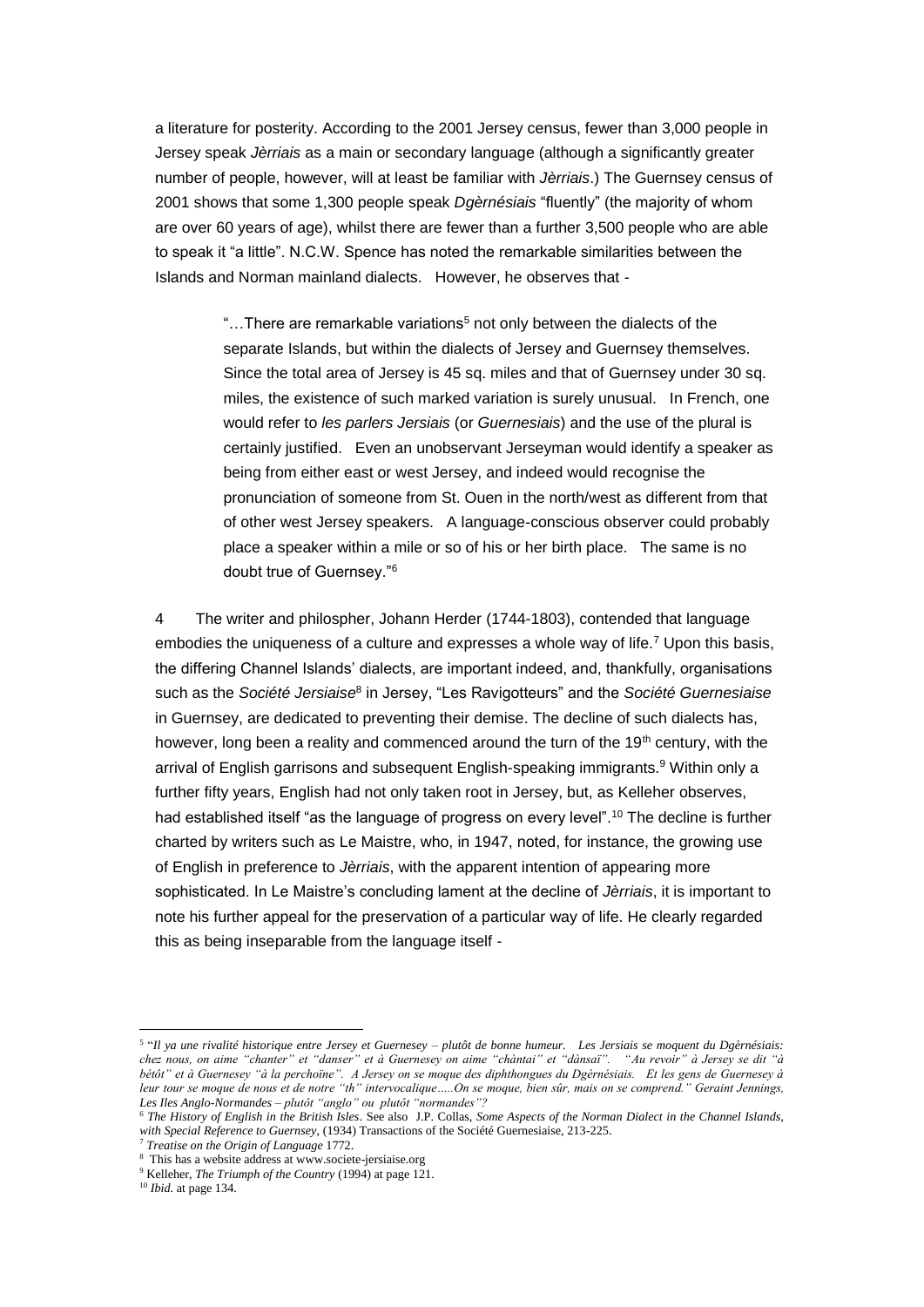"…when the old walls in the country lanes no longer echo the pleasant sounds of the Jersey language, when those docile and graceful natives the Jersey cows are no longer addressed in the Jèrriais they have understood for so many generations, when the Jersey soil is trampled upon by descendants of her sons uttering a foreign tongue to it, when the children are lulled to sleep in English, when the seagulls cry out to the cliffs in English and when the dogs bark in English – then Jersey will no longer be Jersey and we shall have lost irretrievably a very precious possession indeed. We shall be anglicised and modernised, systemised and standardised, but shall we be more content than were our fathers, the Jersey patriarchs? I think not. <sup>11</sup>

# **The Law & Customs of the Channel Islands**

5 Aside from the existence of these remaining dialects, the local law remains an important bastion for both Old French, and Norman-French. A trip to the Samedi Court in Jersey will readily illustrate this fact. On a Friday<sup>12</sup> afternoon, the Royal Court will deal with the conveyance of immovable property and related transactions that are required to be passed "*devant Justice*". (The basic structure of such a conveyance has been explained in an earlier issue of the this Review<sup>13</sup> and a sample conveyance can further be found in the annex to a note in this issue by Professor Trotter.) A quick perusal of a conveyance will reveal a number of old French words that otherwise have long fallen out of use. For example, consider the introductory paragraph of the conveyance: "*A Tous ceux qui ces présentes Lettres Verront ou Orront…"* The word *orront,* meaning "*shall hear [when read aloud]*," is derived from the verb *oyer.* JH Baker's *Manual of Law French* states that this verb is derived from the Latin *audire* and the author goes on to cite a number of examples of its use in England many centuries ago. For example, in Henry IV's time, one finds a reference to *oyer del brefe*, meaning the "reading of the writ [in open Court]." Whilst variants still exist of this verb in English (notably *oyez* or *oyes* as one might hear a town crier say), and, further, in modern French we can find the noun *l'ouï-dire* meaning "hearsay", the verb *oyer* has, over the centuries, otherwise fallen out of use. In the French language, it has been superseded by the verb *entendre.* In the body of the conveyance itself, one will frequently see a number of other words that are of interest and that are, further, identifiably Norman-French. For example, one often sees the word *la côtière* meaning the side of a building, but not a gable end wall, or *le hôgard* meaning a drying area for crops.

6 In more recent times, the purity of the conveyancer's art has, to some extent, become corrupted by English terminology, reflecting the wider use of the English language in the Islands. Thus, for example, a more modern conveyance may be seen to refer to

<u>.</u>

<sup>11</sup> Le Maistre continues: "Finally, may I quote Victor Hugo? *"O vous tous! Braves Normands des Iles de la Manche – sachez-le – votre patois est vénérable; votre patois est sacré – car c'est de votre patois qu'est sortie, comme une fleur de la racine, cette belle langue, la langue française"*. In translation: "O you brave Normans of the Channel Islands – know ye that your dialect is a venerable one – and sacred – for it is from your dialect that has sprung, as a flower from the root, that beautiful tongue, the French language." Unfortunately, such a romantic contention is obviously incorrect.

<sup>&</sup>lt;sup>12</sup> Despite its title, in modern times, the Samedi Court does not sit on a Saturday.

<sup>13</sup> Falle, *The Structure of a Pro-Forma Conveyance* (2004) 8JL Review 156.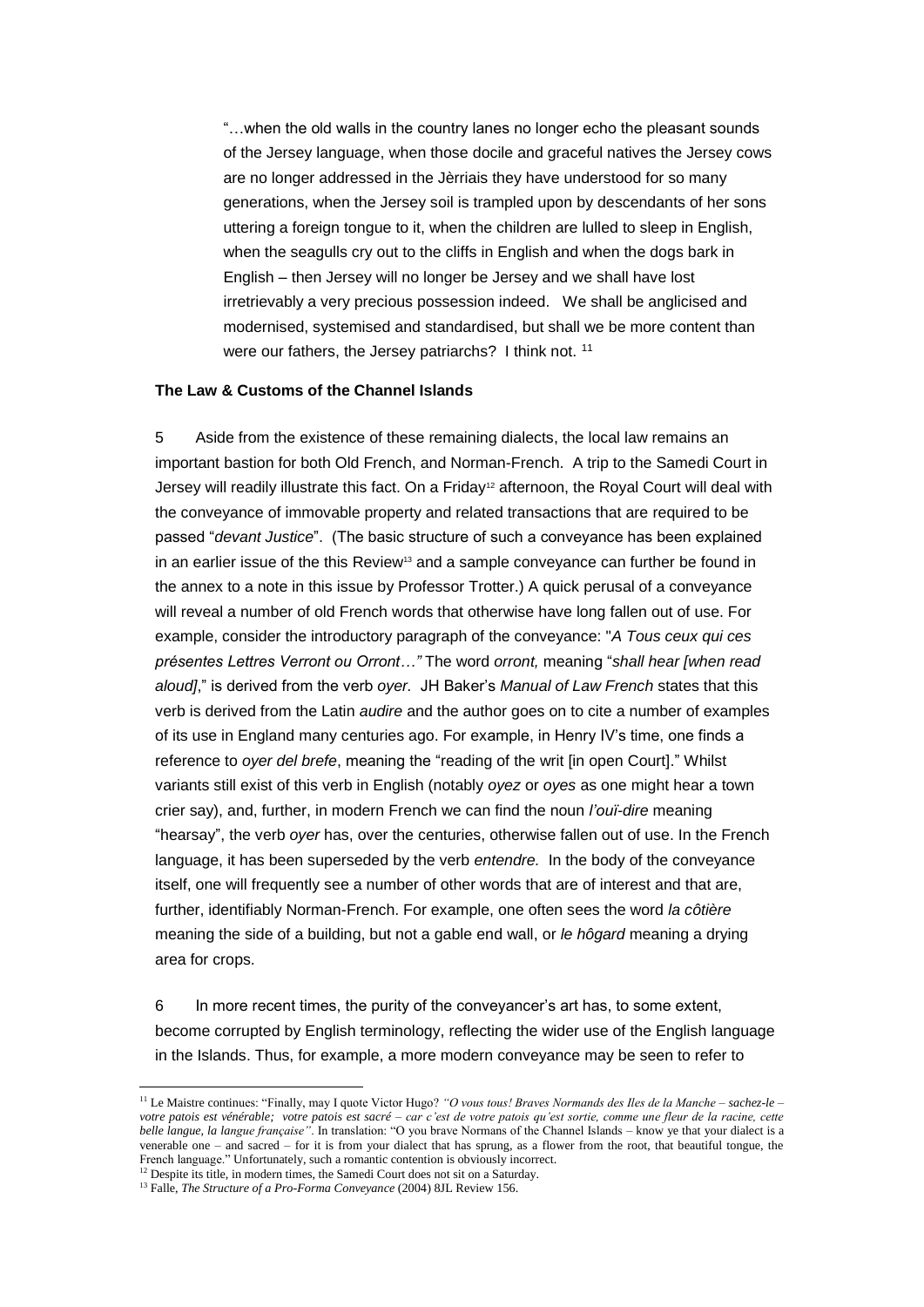"…*pension bourgeoise* (*anglicisée* "guest house" *ou* "boarding house") or "*certaine maisonette (anglicisée* bungalow*),"* as the conveyancer attempts to achieve greater certainty than s/he feels can otherwise be achieved with the French vocabulary alone. In an article by Peter Bisson,<sup>14</sup> entitled *Les contrats héréditaires de Jersey*, it is noted that such a practice arose during the  $19<sup>th</sup>$  century, particularly after the building of new houses on the outskirts of St. Helier. Bisson, therefore, notes the use of English terms, such as "drawing-rooms" and "shrubberies" in such contracts. These admixtures of French and English, it is submitted, demonstrate a decline in the conveyancer's art in recent times.<sup>15</sup> Nevertheless, whilst English has only infiltrated the conveyancing process in Jersey, it is notable that in Guernsey it entirely supplanted the French language in 1969.

7 After dealing with the passing of such contracts, an observer will then see advocates dealing with other matters before the *Samedi* Court, in which various French terms will be employed. When a party's case is called on, for example, an advocate will announce his presence by declaring "*Garde*."

8 French and, to a far lesser extent, Norman-French continue to exert an influence in the law of the Channel Islands by the reliance of the courts upon various Norman texts that were written several centuries ago, and which are indicative of the law and customs of the Channel Islands at that time. (In this respect, more detailed reference may be made to Stéphanie Nicolle in The Origin and Development of Jersey Law: An Outline Guide.<sup>16</sup> For example, Norman commentators of the 16th century, such as Le Rouillé<sup>17</sup> and Terrien <sup>18</sup> are, from time to time, relied upon in the Jersey legal process. In fact, so that Terrien's commentaries may, in the future, be made more accessible, the Jersey Legal Information Board<sup>19</sup> intends to publish such works upon its website.<sup>20</sup>

#### **Law reform and the continued use of French in the legal process**

9 More often than not, law does not change radically, but gradually evolves over time, and the changes that do occur, are often long awaited. Frequently, these changes reflect the evolutionary processes that have already taken place in society, and sometimes by many years. For example, the decision of the House of Lords in 1991 that finally recognised the offence of rape in marriage, can be explained, in part, as the eventual acceptance of society's altered view of marriage as a partnership of equals.<sup>21</sup> Indeed, those who subscribe to a social-contract theory of law, $^{22}$  would probably be quite content with judicial development following in such a belated manner. Followers of such a theory might argue, for example, that for the courts to develop law legitimately, they should

<sup>14</sup> Formerly of the Judicial Greffe. His article appeared in *Parlers et Traditions Populaires de Normandie* 1984 Vol. 16, Issue 63. <sup>15</sup> Note the rather pejorative description by the defendant's advocate of monoglot conveyancing clerks in *Thomas v Blampied*, 17<sup>th</sup> March, 1992, Jersey Unreported, at page 13.

<sup>&</sup>lt;sup>16</sup> Published privately, but available from the States Greffe bookshop, St. Helier.

<sup>&</sup>lt;sup>17</sup> He produced two editions of *Le Grand Coutumier de Normandie et de la Glose* in 1534 and 1539

<sup>18</sup> He produced two editions of the *Commentaires du Droit Civil Tant Publique Privé Observé au Pays et Duché de Normandie* in 1574 and 1578.

<sup>&</sup>lt;sup>19</sup> This has a website at www.jerseylegalinfo.je

<sup>&</sup>lt;sup>20</sup> Depending upon availability and condition, Terrien's work might cost something in the region of £1,000-£1,500 to purchase.

<sup>21</sup> *R v R (Rape: Marital Exemptions)* [1991] 4 All ER 481.

<sup>22</sup> *E.g.* John Locke 1632-1704.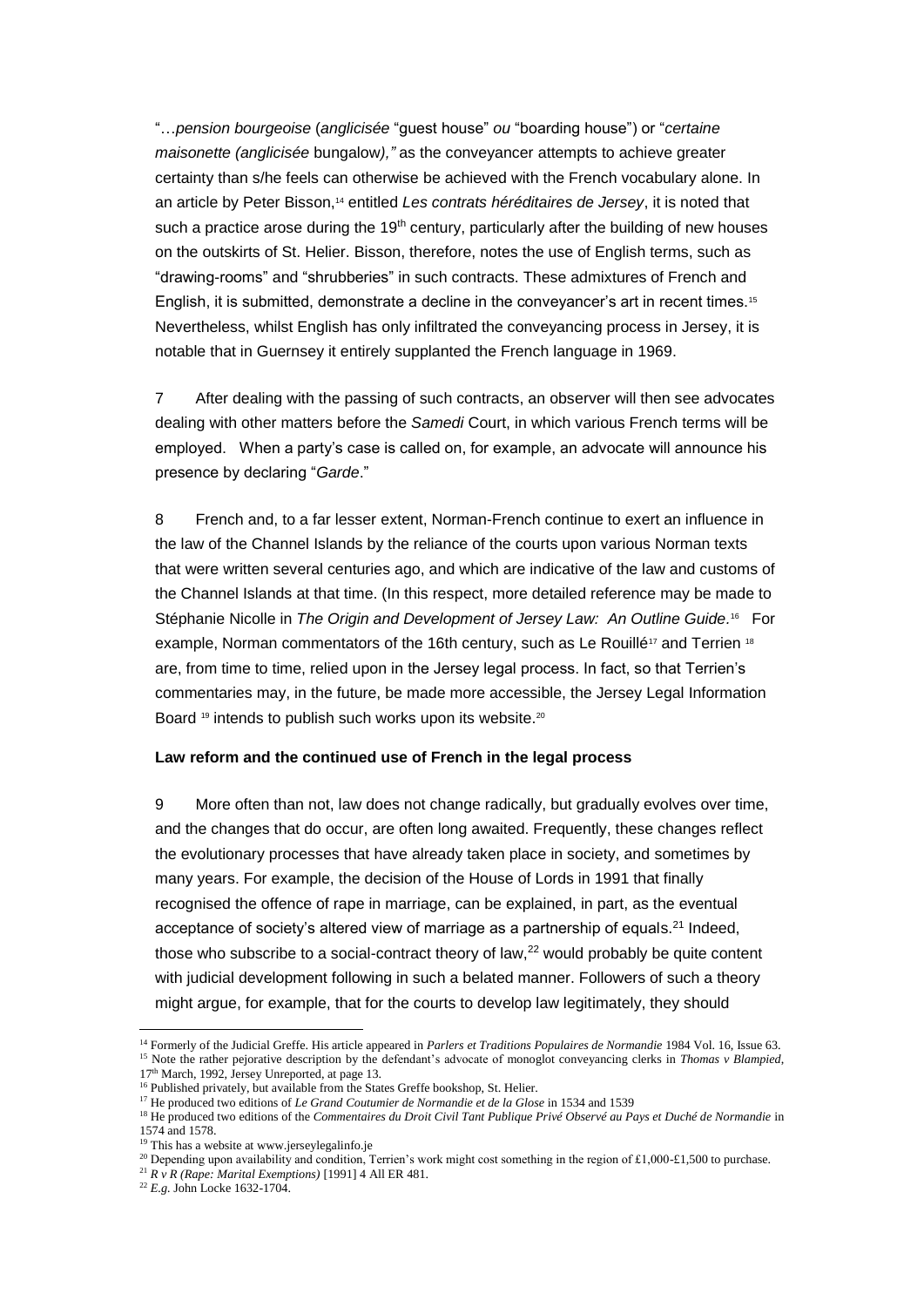necessarily follow a cautious approach so as to ensure that they are, indeed, merely reflecting the revised consensus view held by society. <sup>23</sup>

10 Notwithstanding such theoretical justifications, however, the evolutionary process in the Channel Islands can, at times, feel a little slower than in other jurisdictions. To an English lawyer, in particular, there will be a variety of features that appear obscure and worthy of change. For example, the retention in Jersey of archaic French in the conveyancing process, when its society is made up of an overwhelmingly Englishspeaking population, is immediately bewildering. Further, with the drive in other Englishspeaking jurisdictions towards the use of "plain English", and the growing emphasis upon notions of access to justice, it is perhaps only a matter of time before change occurs in the Channel Islands. Such forces are, of course, not just passing fashions, but lie at the heart of any legitimate legal system. In essence, the greater the obscurity and uncertainty in the rules applied by a given legal system, the further away that system may be said to be from ensuring "the rule of law." As Professor Raz once observed -

> "A person conforms with the rule of law to the extent that he does not break the law. But he obeys the law only if part of his reason for conforming is his knowledge of the law. Therefore, if the law is to be obeyed it must be capable of guiding the behaviour of its subjects. It must be such that they can find out what it is and act on it."<sup>24</sup>

11 The use of French in the legal systems of the Channel Islands has from time to time been criticised for obscuring our law. It is a sentiment that has been expressed since at least the 19th century, and is, for instance, recorded in the 1861 Report of the Royal Commissioners -

> "……In Jersey, with scarcely any exception, all legal proceedings are conducted in the French language. Much complaint on this head generally and in particular with regard to the speeches of counsel, was made to us, by or on behalf of the exclusively English-speaking part of the population…..Still, notwithstanding the general knowledge of English, there exists among those of Jersey blood, a strong national feeling in favour of their ancient language." <sup>25</sup>

12 Whilst the Royal Commissioners were not prepared to recommend any change in the language utilised before the Court, they did emphasise the importance of a party having the right to a fair hearing -

> "A party, however, who does not understand French, should, in every court in the Island, have a right to demand that legal instruments and evidence, if given

 $23$  In this respect, customary law works well, in that it requires the tacit consent of the people, or certain relevant sections of it, for its creation and development. See *The Connétable of St.Helier v Gray and Att.Gen.* [2004] JRC 177 for a recent example, and, more generally, Auguste Lebrun's 1932 work: *La Coutume, ses sources – son autorité en droit privé*.

<sup>24</sup> *The Rule of Law and its Virtue* (1977) 93 LQR 195 at 198. Consider also Lon Fuller's *The Morality of the Law*.

<sup>&</sup>lt;sup>25</sup> Note also the *Carus Wilson case* of 1844 that provoked widespread controversy upon the refusal of the Royal Court of Jersey to conduct its proceedings in English. See Kelleher, *ibid.* at pages 127-128.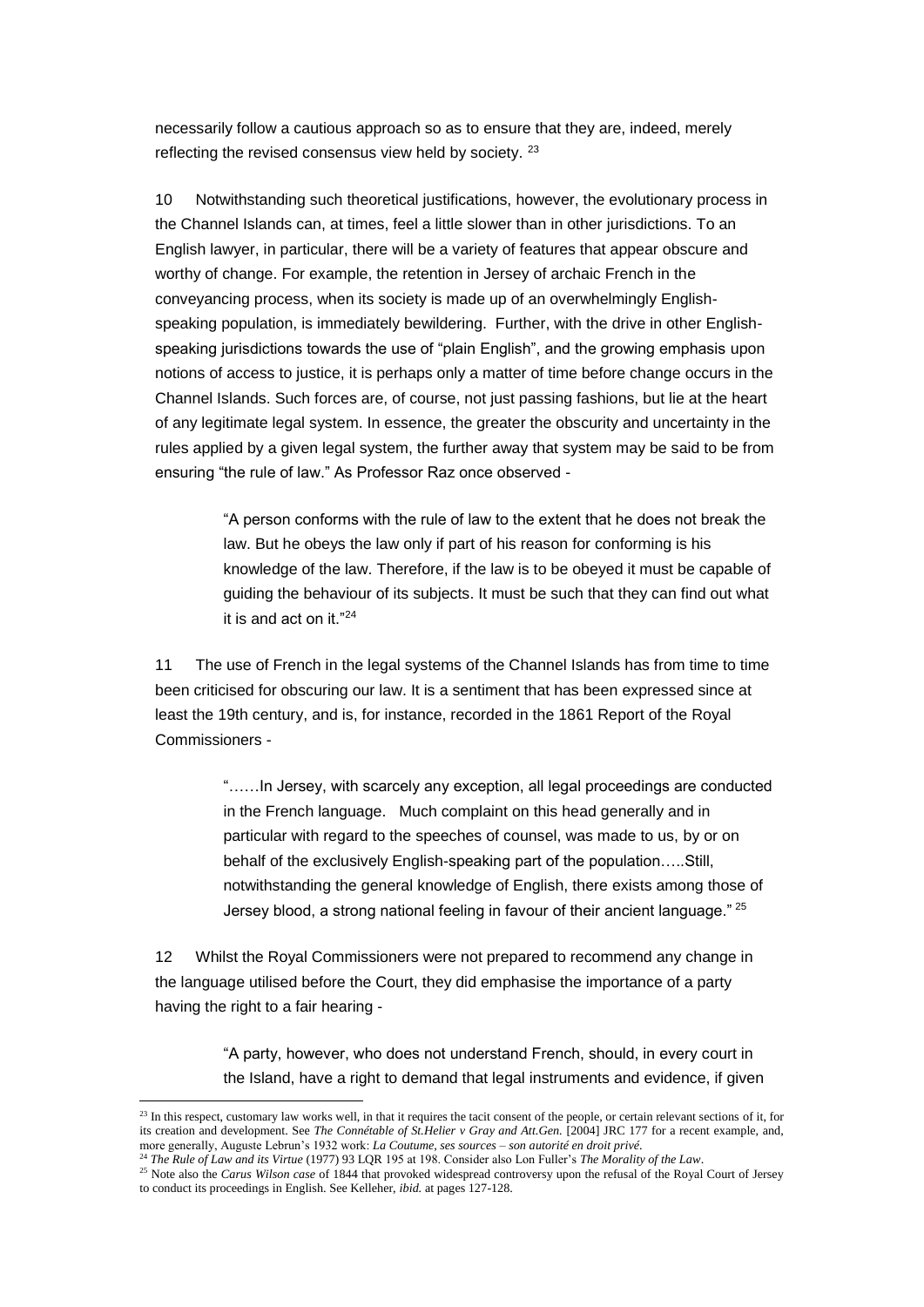in that language, may be interpreted to him; the party ignorant of English having a similar right in cases where, as very frequently happens, English testimony or documents are brought forward. Each should be entitled, if he demanded it, to have the interpretation on oath."

13 In more modern times, such a right might be expressed in terms of a "human right", as enshrined in article 6 of the European Convention on Human Rights. (See also *Williams v Cowell*).<sup>26</sup> Since the Second World War, however, English has gained more influence in the court process such that English has been expressly "permitted"<sup>27</sup> and is now the usual language utilised by the court.<sup>28</sup>

### **French & English**

-

1

14 Without wishing to detract from the importance of litigants having proper access to their legal system and, in an ideal world, being able to understand the generality of their laws without the need to instruct a lawyer, there is a great irony in an English lawyer viewing too critically the use of French and, in particular, Norman-French in the Channel Islands. To appreciate this, it is necessary to have regard to the significance of the Norman Conquest. The reader will, of course, be familiar with the fact that, in 1066, William as Duke of Normandy (of which, the Channel Islands then formed part) made good his claim to the English throne. However, we sometimes overlook the influence that the Normans subsequently imposed upon the evolution of the English language -

> "What the language would have been like if William the Conqueror had not succeeded in making good his claim to the English throne can only be a matter of conjecture. It would probably have pursued much the same course as the other Germanic languages retaining perhaps more of its inflections and preserving a preponderantly Germanic vocabulary …., and incorporating words from other languages much less freely. In particular it would have lacked the greater part of that enormous number of French words which today make English seem, on the side of vocabulary, almost as much a Romance as a Germanic language. The Norman conquest changed the whole course of the English language."<sup>29</sup>

15 The Normans carried their own particular dialect into England, which developed there into a specific variety known as "Anglo-Norman". However, as Professor David Trotter has recently observed, "Anglo-French" is possibly a more accurate descriptive term

 $26$  [1999] EWCA Civ 1893. It was held by the Court of Appeal to be an intrinsic component of a fair hearing that a party could understand what was said in Court, and also could be understood. There was, however, no right to require proceedings to be conducted in another language, such as in Welsh. <sup>27</sup> RCR 15/10.

<sup>&</sup>lt;sup>28</sup> French is used in the prayers said at the commencement of the Royal Court's sitting, and is employed on other official occasions.

<sup>&</sup>lt;sup>29</sup> Baugh and Cable, *The Domination of French in England*. See **[www.orbilat.com](http://www.orbilat.com/)** under "Romance Influences."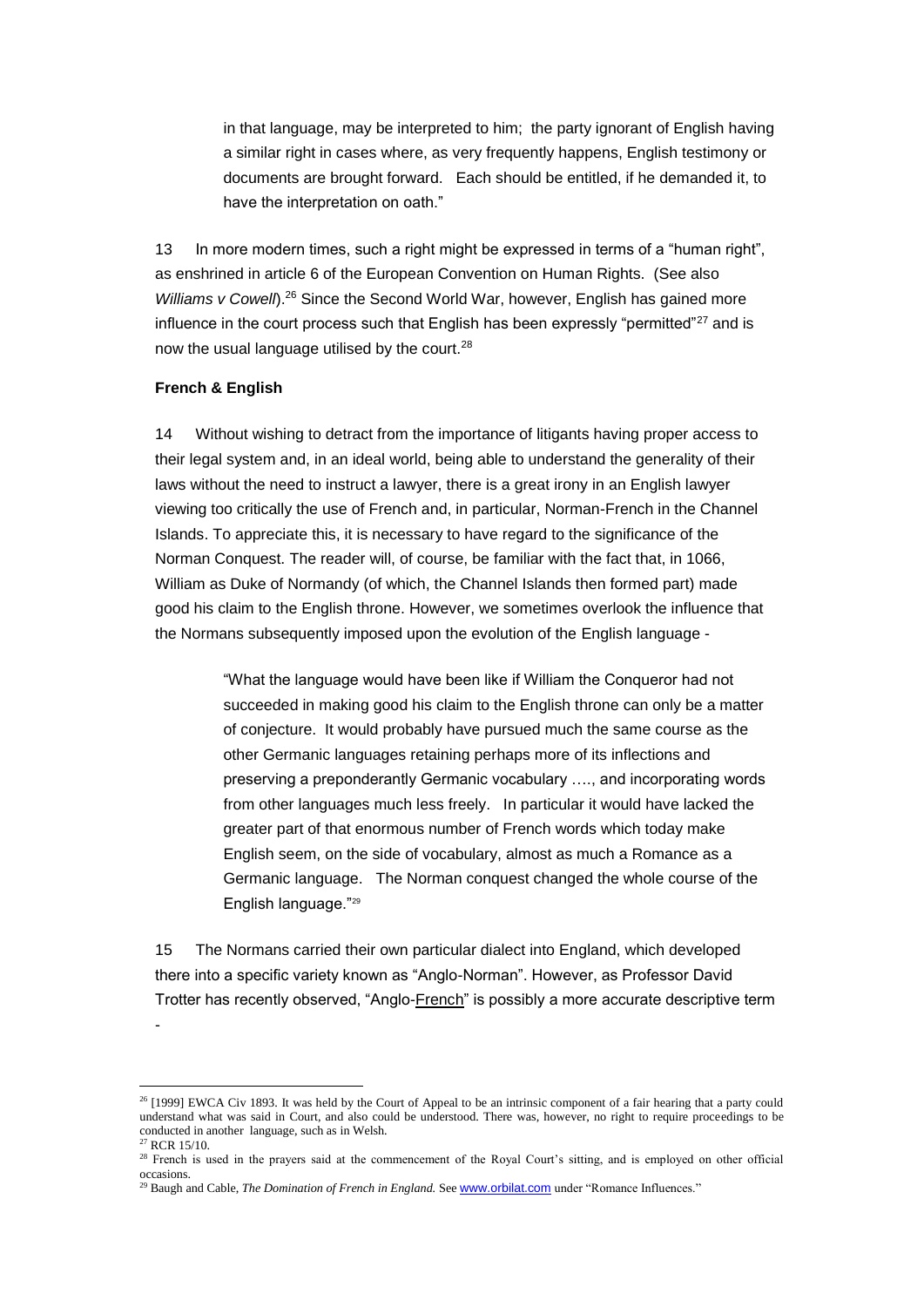"[Anglo-Norman] is something of a misnomer: the specifically Norman traits of the language found in England are neither overwhelmingly dominant, nor are they the only dialectal elements which are discernible in documents written in French in England." 30

16 The variety in such French influence is similarly noted by Mary Serjeantson -

"Later the influence [of Anglo-Norman] was reinforced by new introductions from France, both from Norman-French and from the more southerly Central French, and also, (though these are not common), from the speech of southern France, the *langue d'oc* or *Provençal.*" 31

17 From these French influences, words passed into English. In searching for a specific Norman influence, however, Milroy<sup>32</sup> suggests that one should look at those areas where the Normans were dominant. He identifies these as -

> "…the legal, military and domestic fields, and [those] relating to social organisation and administration. Basic vocabulary in these areas is largely Norman..."<sup>33</sup>

18 Whilst accepting the early influence of the Normans, Rothwell has emphasised the importance of the subsequent development that then took place -

> "…a great many French terms took on new senses in England as a direct result of being written as well as spoken, not by Norman conquerors but by thousands of Englishmen in a professional capacity, generations after the conquerors had been absorbed."<sup>34</sup>

### **Anglo-French & the English legal system**

19 As has been suggested above, therefore, the use of French in the legal process, had a particular influence upon the development of the English language. In fact, Maitland<sup>35</sup> suggests that English (*la langue de paiis*) had to borrow from the French, "a word corresponding to almost every legal concept that has yet been fashioned." Maitland gives particular emphasis to the role of the courts in the following passage -

1

at the current pronunciation of French words in the mouths of English speaking residents. For example, the well known family name of "*Le Feuvre*" would, only some sixty to seventy years ago, have been pronounced as the French would have it. Phonetically, "*Feuvre*" would have been pronounced as "f*øVR.*" Nowadays, this surname has, rather surprisingly, become distorted and is pronounced as if it were the English word for "*fever*." Other family names such as "*Voisin*," "*Huelin*," and "*Poingdestre*" have all suffered similar anglicisation. In the latter case, the name is commonly pronounced as "*Poinchester.*"

<sup>30</sup> See www.anglo-norman.net/an-intro.html

<sup>31</sup> *A History of Foreign Words in English*, 1935 ed.

<sup>32</sup> *The History of English in the British Isles* forming part of the book *Language in the British Isles* (1984) edited by Peter Trudgill.

<sup>&</sup>lt;sup>33</sup> For example, prison, burglar, attorney, war, captain, sergeant, soldier, table, boil, beef, duke, bailiff, rent, treasure. Milroy goes on to state that "Many old English words were displaced by French ones; some disappeared entirely (*e.g*. OE *frip* "peace"), whereas others remained with altered (and usually restricted) meanings (thus OE *bord* "table" remains as "board." <sup>34</sup> *The Legacy of Anglo-French: faux amis in French and English.* See [www.anglo-norman.net/articles/fauxamis.xml](http://www.anglo-norman.net/articles/fauxamis.xml) In the Channel Islands, one can gain a sense of how this process of development and distortion must have occurred simply by looking

<sup>&</sup>lt;sup>35</sup> Introduction to *The Year Books of Edward II* edited by Maitland for the Selden Society. See extract at www.orbilat.com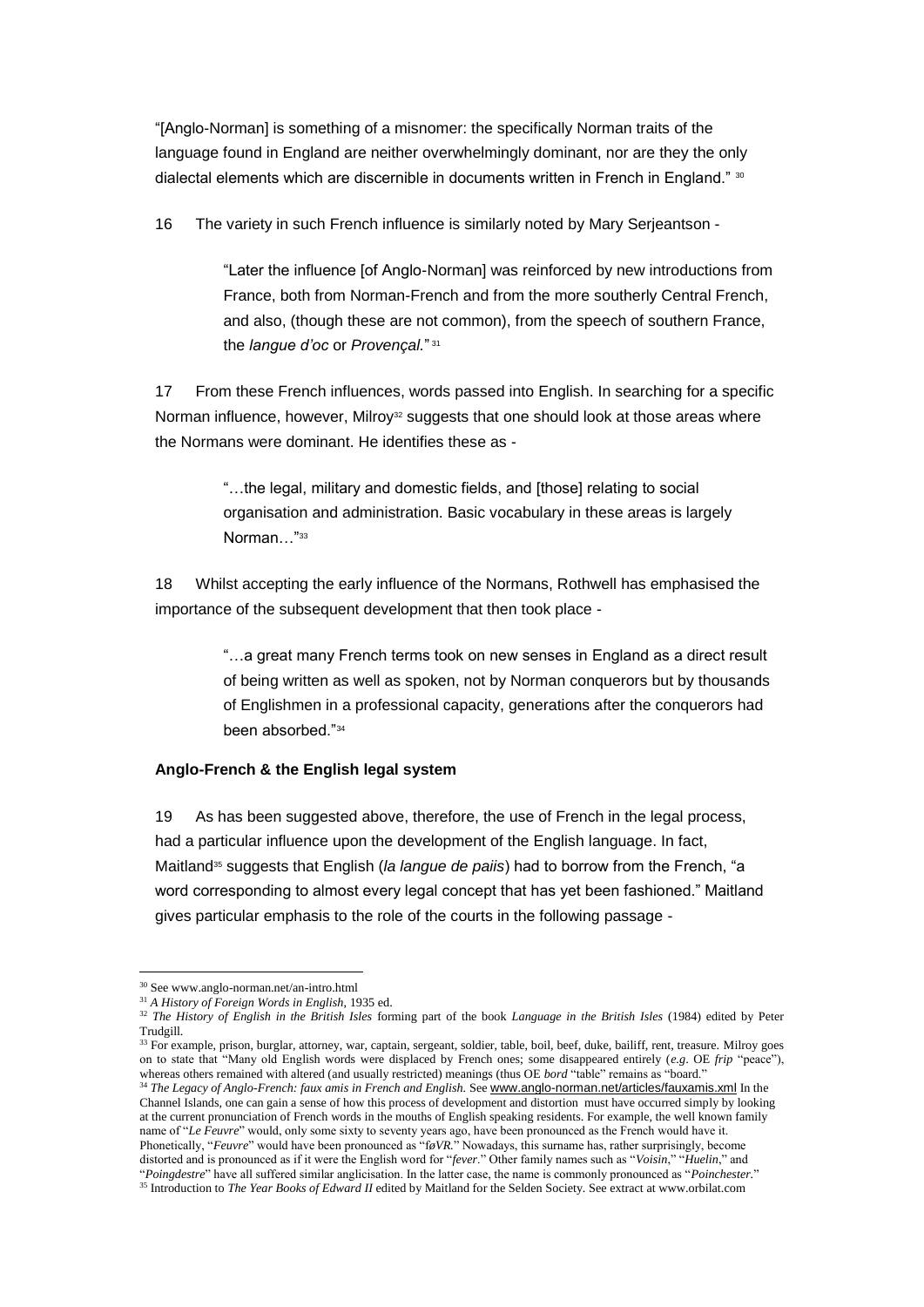"Let us look for a moment at some of the words which "lay in the mouths" of our serjeants and judges: words descriptive of logical and argumentative processes: words that in course of time would be heard far outside the courts of law. We see "to allege, to aver, to assert, to affirm, to avow, to suppose, to surmise (*surmettre*), to certify, to maintain, to doubt, to deny, to accept (*excepcioner*), to demur, to determine, to reply, to traverse, to join issue, to try, to examine, to prove". We see "a debate, a reason, a premiss, a conclusion, a distinction, an affirmative, a negative, a maxim, a suggestion". We see "repugnant, contrariant, discordant." We see "impertinent" and "inconvenient" in their good old senses. We even see "sophistry". Our French-speaking, French-thinking lawyers were the main agents in the distribution of all this verbal and intellectual wealth. While as yet there was little science and no popular science, the lawyer mediated between the abstract Latin logic of the schoolmen and the concrete needs and homely talk of gross, unschooled mankind. Law was the point where life and logic met."

20 Whilst, as Maitland suggests, the law was a means by which French words were able to become part of the English language, it is important to observe that many Anglo-French words that were in general use, were also taken over by the lawyers and then refined, thereby developing new meanings.

21 It would be incorrect, however to believe that a knowledge of French was anything but exceptional among the common people as a whole. French was more the language of the court and the upper classes, who may, or may not, have also spoken English. By the reign of Edward III (1312-1377), however, the fusion of the Saxon and French elements was far advanced and the French tongue was little understood. By an Act of 1362, an attempt was made to substitute *la lange du paiis* for *la lange francais*, *qest trope desconue* as the oral language of the courts. All pleas therefore were required to be pleaded, defended, answered, debated and judged in English.

22 It has been stated by a number of authors that it was ironic that the Act of 1362 was, itself, expressed in French. However, this is to misunderstand the fact that this statute was not intended to be a blanket ban on the use of French. It merely attempted to make the legal process more comprehensible as to what was said in Court, whilst the recording of such proceedings and other written process were left unaltered.<sup>36</sup> Whilst the statute does not appear to have been particularly successful, its failings have been exaggerated by a number of authors who have misunderstood what the Act intended to achieve. Nevertheless, the statute of 1362, represents an important historical landmark.

<u>.</u>

<sup>36</sup> See Rothwell *English & French in England after 1362*, (2001) English Studies 82, 539-559.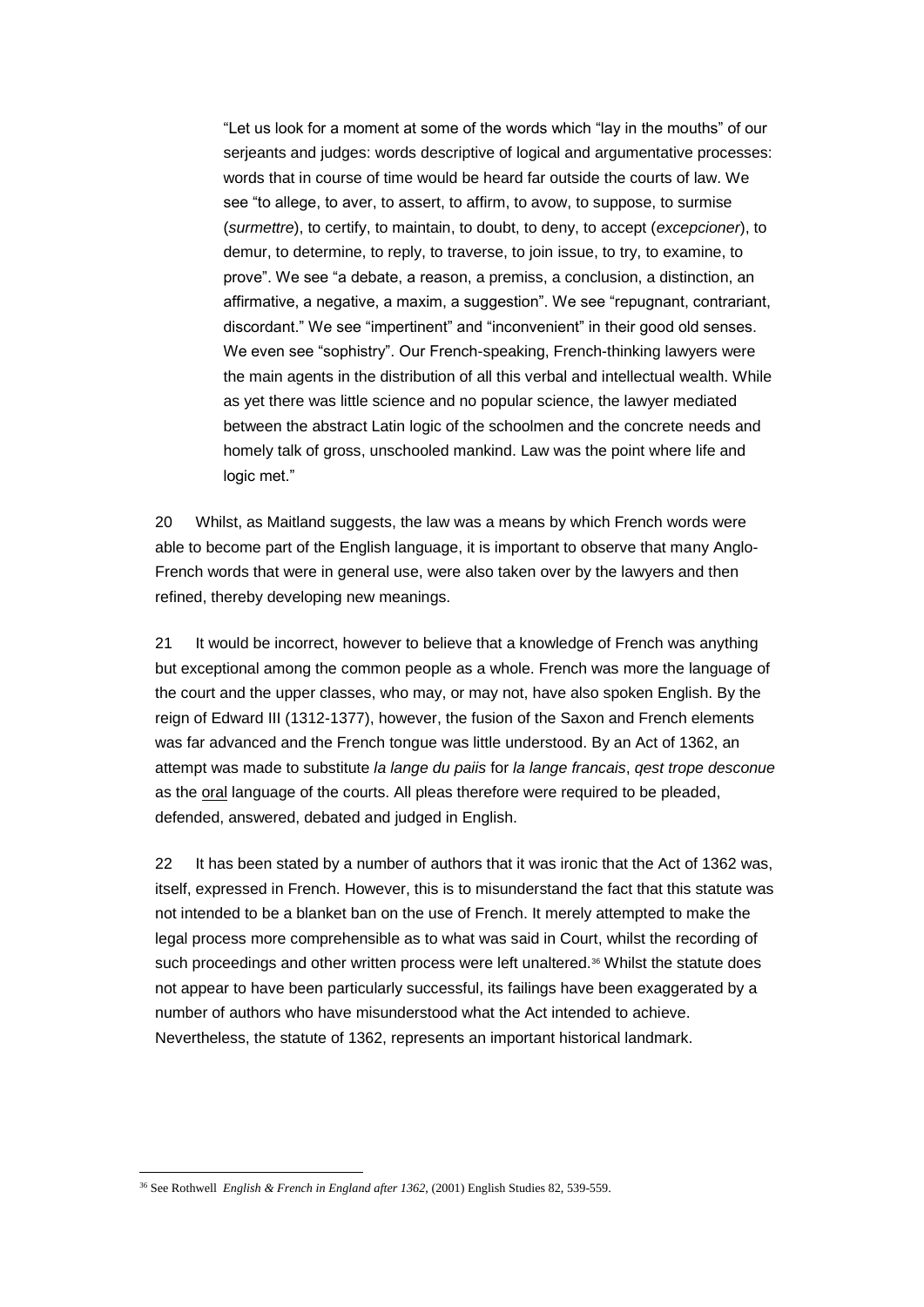"Apparently French remained the language of "pleadings" properly so called, while English became the language of that "argument" which was slowly differentiated from out of the mixed process of arguing and pleading ..." 37

23 In fact, it was not until a further statute of  $1650^{38}$  that the lawyers were forced to give up (what had then become) a wholly mysterious tongue.

24 The rise and fall of French is well charted in the Year Books (c.1275-1535) that stretch from the reign of Edward I down to Henry VIII. These were accounts<sup>39</sup>, written in Anglo-French, of cases decided in the King's courts, although they were not law reports in the modern sense. The deterioration in the use and quality of such Anglo-French by the sixteenth century has been been viewed critically by some eminent writers, such as Pollock & Maitland who describe it as becoming "mere dog-French."<sup>40</sup> Such deterioration is, however, humorously illustrated by a later  $17<sup>th</sup>$  century case, during which the prisoner is said to have "*ject un brickbat a le dit justice, que narrowly mist*." The event itself, however, was not so amusing as the Judge ordered the prisoner's right arm to be amputated. For good measure, the prisoner was also then hanged in the presence of the Court.

> "This [account] parallels the report of an affray towards the end of Elizabeth I's reign, in the trial of which, in the Star Chamber, Sir Edward Coke prosecuted. A Lancashire mayor had refused to give the accused lodging whereupon one Johnson "*done luy blowe del eare*". Even in its last phase, the language of the courts had lost nothing of its old vigour, even though its elegance had long since vanished."<sup>41</sup>

25 The legacy left by Norman-French, and French more generally, upon English law is so great that one author has stated that it is impossible to imagine the English legal system without the French terms that have "so completely permeated" the language of the law.<sup>42</sup>

> "Contract, agreement, covenant, obligation, debt, condition, bill, note, master, servant, partner, guarantee, tort, trespass, assault, battery, slander, damage, crime, treason, felony, misdemeanour, arson, robbery, burglary, larceny, property, possession, pledge, lien, payment, money, grant, purchase, devise, descent, heir, easement, marriage, guardian, infant, ward, all are French. We enter a court of justice. Court, justices, judges, jurors, counsel, attorneys, clerks, parties, plaintiff, defendant, action, suit, claim, demand, evidence, verdict,

<sup>37</sup> Maitland, *Introduction to the Year Books of Edward II*, *ibid.*

<sup>&</sup>lt;sup>38</sup> This required "That all the Report-Books of the Resolution of Judges, and other Books of the Law of England, shall be Translated into the English Tongue: And that from and after the First day of January 1650 all Report-Books of the Resolution of Judges, and all other Books of the Law of England, which shall be printed, shall be in the English Tongue only." <sup>39</sup>See www.languageandlaw.org/TEXTS/CASES/CASES.HTM

<sup>40</sup> *Ibid* at page 87, footnote 3. Professor Rothwell has, however, more recently argued that such criticism is misplaced and that Anglo-French of this period has much to offer. See generally www.anglo-norman.net/articles

<sup>41</sup> Keeton, *The Norman Conquest and The Common Law* (1966), page169.

<sup>42</sup> Keeton, *ibid.* at page 165.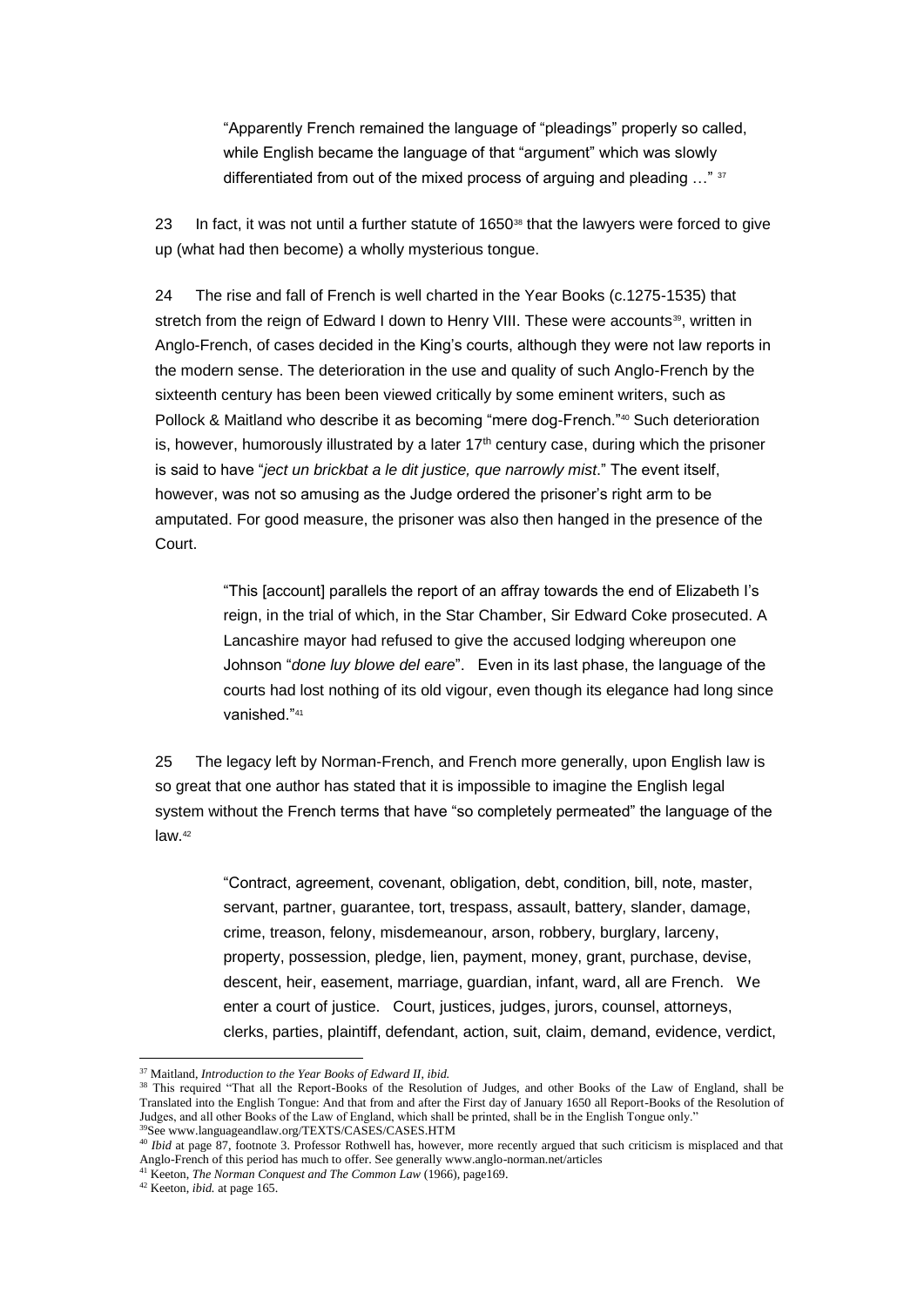conviction, judgement, sentence, appeal, reprieve, pardon, executive, everyone and everything, save the witnesses, writs, and oaths, have French names. In the province of justice and police with its fines, its gaols and its prisons, its constables, its arrests, we must, now that outlawry is a thing of the past, go as far as the gallows if we would find an English institution."43

26 It is noteworthy that the use of French in the English legal system ultimately ensured the distancing of the majority of the masses from the legal world of the time. In 1549, for example, Archbishop Cranmer noted the discomfort of litigants who could not understand the language used by their lawyers during the hearing of their case in court.<sup>44</sup> In fact, during Henry VIII's time, Norman-French was openly described as a "barbarouse tong …which now seruyth to no purpose else."<sup>45</sup> Norman-French, further, caused difficulties in subsequent centuries for scholars and practitioners. Thus a barrister called Robert Kelham perceived the need for "*A Dictionary of the Norman or Old French language*" which was published in 1779.<sup>46</sup> In more modern times, Slapper & Kelly, in their work, *The English*  Legal System,<sup>47</sup> refer to the Year Books and their use of "Legal French" as being "the bane of law students"<sup>48</sup> and "a backwater little navigated by those whose concern is modern law."

27 It is, therefore, somewhat ironic to note the continued use of Anglo-French terminology in the UK Parliament where, for example, the House of Lords still signify their agreement with a House of Commons Bill, by declaring "*a ceste Bille les Seigneurs sont assentus*." Interestingly, the use of such terminology was recently queried in Parliament during 1997, by Mr. Rhoderi Morgan, MP -

> "While we are on the subject of plain English, why do we use Norman-French in all communications when sending amended legislation from the House to the other place? Is it not ludicrous that, 550 years after the last speech was made in French in this place, we still do not use plain English, modern French or even grammatical old French for those communications? If it is considered indelicate to use the English language when endorsing Bills and returning them to the other place, why do we not use the language of heaven?"<sup>49</sup>

<sup>43</sup> Pollock & Maitland, *The History of English Law Before the Time of Edward I*, Volume 1, page 81. Published upon the internet at www.constitution.org/cmt/poll-mait/poll-mait.htm

<sup>&</sup>lt;sup>44</sup> Whilst contending with the rebels of Devonshire over the propriety of using English speech in the services of the Church, he said, "I have heard suitors murmur at the bar because their attorneys pleaded their causes in the French tongue which they understood not". Maitland, *Introduction to the Year Books of Edward II*, *ibid.*

<sup>45</sup> Maitland, *Introduction to the Year Books of Edward II*, *ibid.* Moderate reformers of the Inns of Court argued that the true remedy was for students to be taught to plead in good French.

<sup>46</sup> His Preface is informative: "So many Statutes, Acts of State, Records, Law Books, and MSS. are extant in the Norman and old French Language, that a Dictionary is become necessary to enable the Reader to understand such difficult Words as occur therein in that Language; whether such Difficulty arises from the Words being merely idiomatical, or from the Inorthography of them."  $47$  7<sup>th</sup> ed. at page 76

<sup>&</sup>lt;sup>48</sup> In Jersey, where conveyancing in old French is still examined, law students will sympathise.

<sup>&</sup>lt;sup>49</sup> The "language of heaven" is a reference to the Welsh language. In 1563 Elizabeth I enacted a law by which all churches in Wales were required to have a copy of the Book of Common Prayer and of the Bible in Welsh by 1567. Welsh therefore became the first non-state language of Europe to be used in conveying the word of God after the Reformation. The passage quoted is taken from the Hansard debates for 15<sup>th</sup> July, 1997.